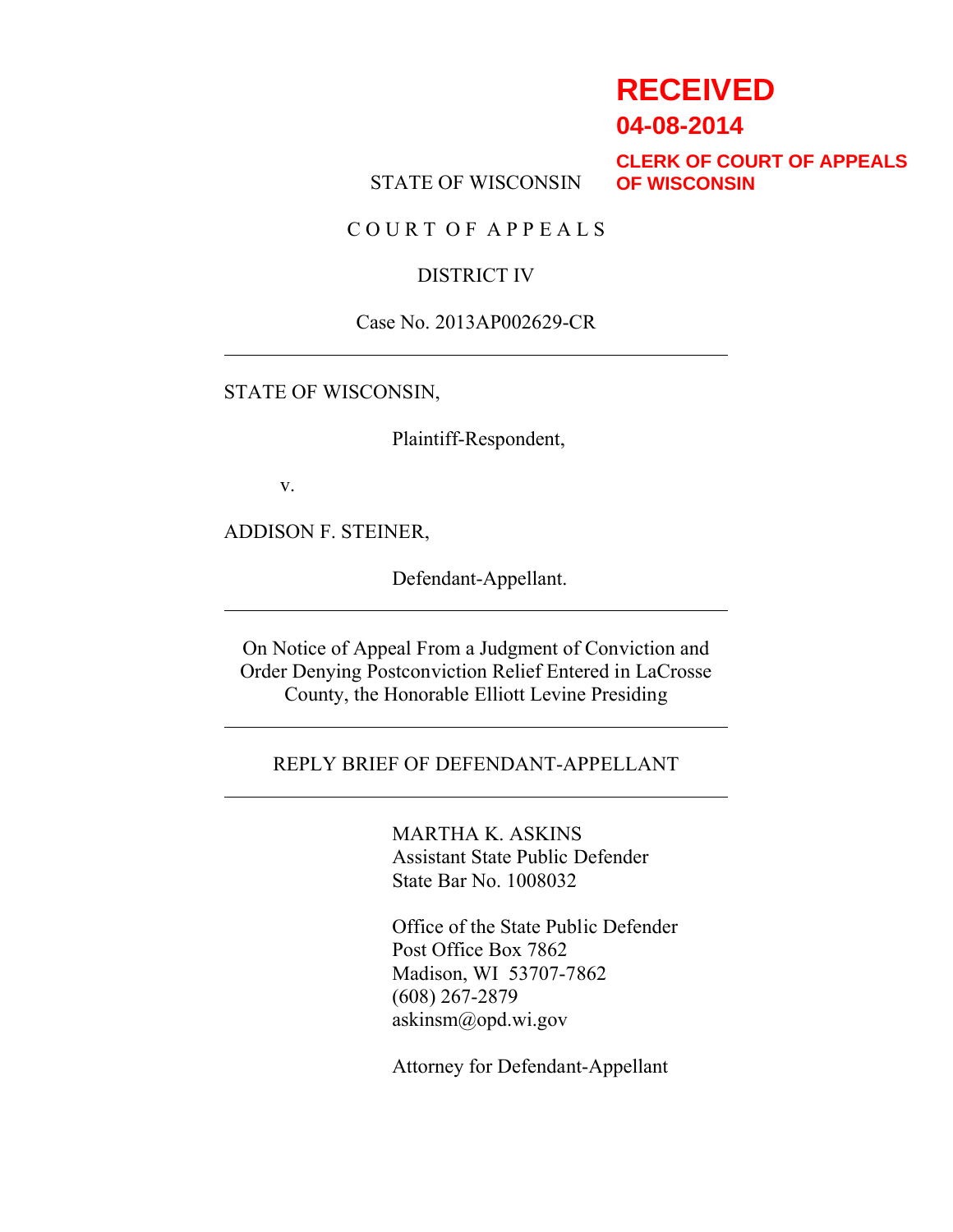# **TABLE OF CONTENTS**

|              |                                                                                                                                             | Page |
|--------------|---------------------------------------------------------------------------------------------------------------------------------------------|------|
|              |                                                                                                                                             |      |
|              | This Court Should Hold That the State Failed to<br>Prove Steiner Abandoned His Child Because<br>Steiner Did Not Intend to Permanently Leave |      |
|              |                                                                                                                                             |      |
| $\mathbf{A}$ |                                                                                                                                             |      |
| <b>B</b> .   | "Abandon" means an intent<br>tο                                                                                                             |      |
| $C_{\cdot}$  | This court can choose to decide the issue.                                                                                                  |      |
|              |                                                                                                                                             |      |

# **CASES CITED**

| State ex rel. Kalal v. Circuit Court, |          |
|---------------------------------------|----------|
| 2004 WI 58, 271 Wis. 2d 633,          |          |
|                                       | $\Delta$ |
| State v. Hayes,                       |          |
| 2004 WI 80, 273 Wis. 2d 1,            |          |
|                                       |          |
| State v. Laemoa,                      |          |
| 20 Or. App. 516,                      |          |
|                                       |          |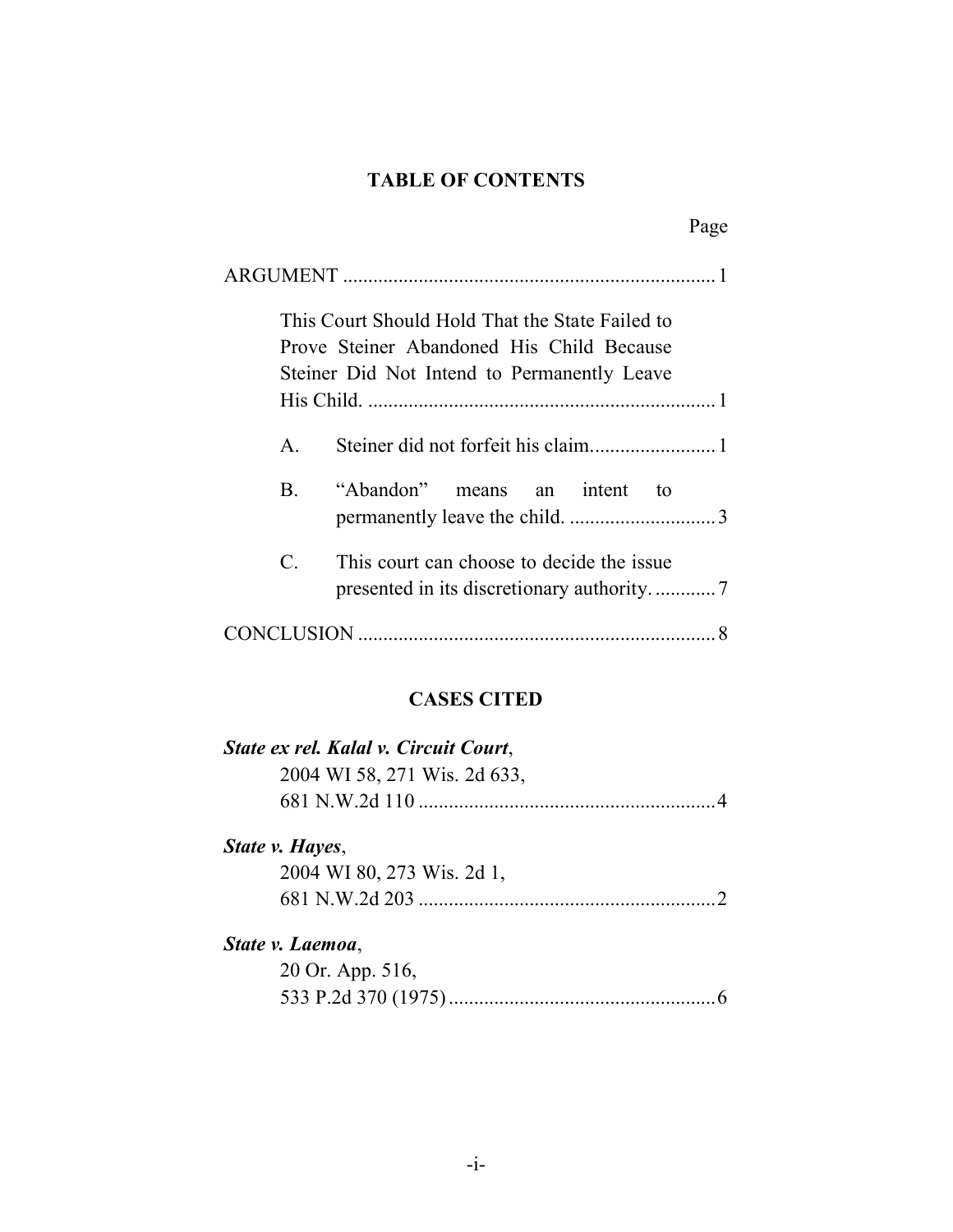### State v. Schwarz,

| 228 Or. App. 273, |  |
|-------------------|--|
|                   |  |

# Vollmer v. Luety, 156 Wis. 2d 1,

### **STATUTES CITED**

### **Wisconsin Statutes**

### **OTHER AUTHORITIES CITED**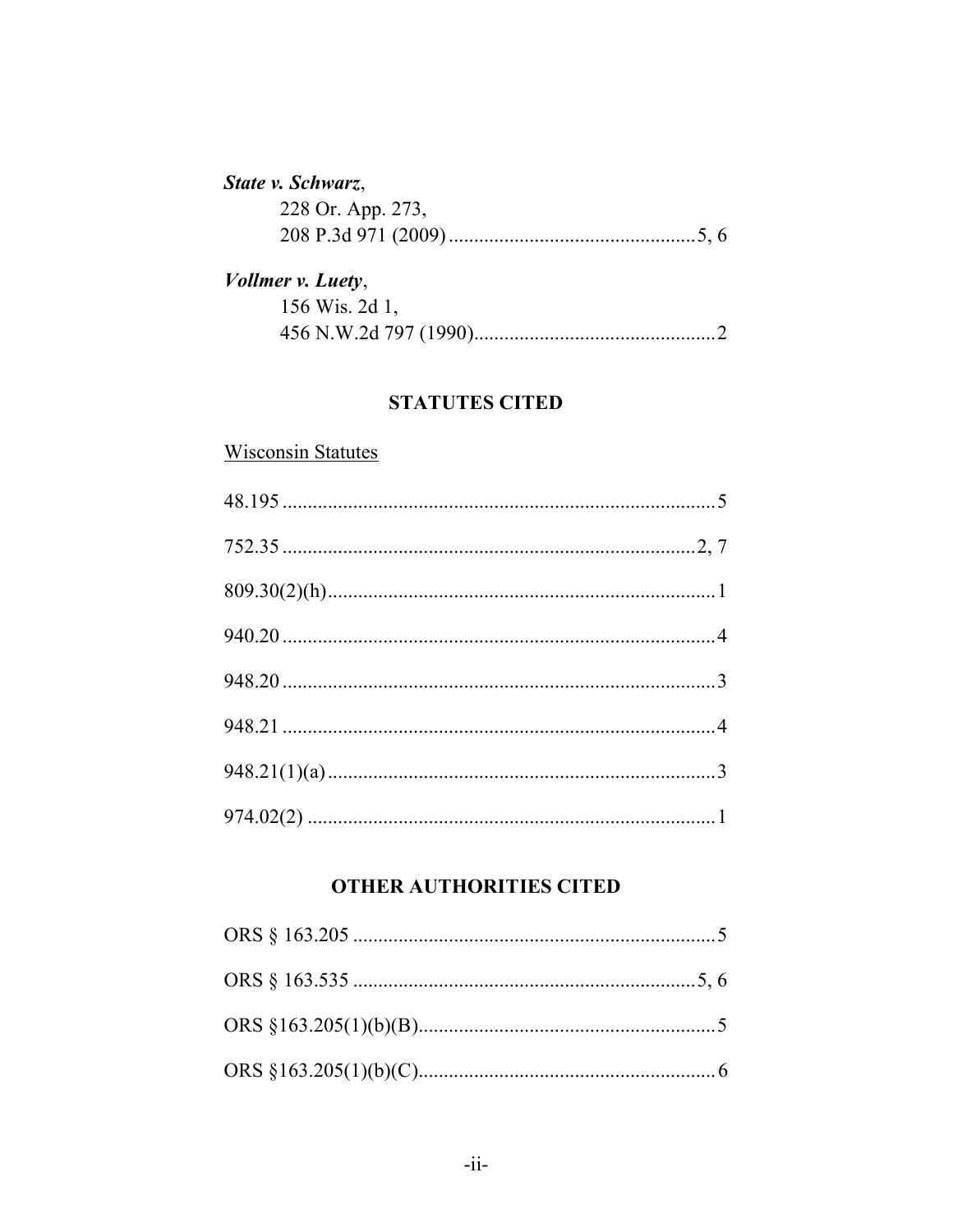#### **ARGUMENT**

This Court Should Hold That the State Failed to Prove Steiner Abandoned His Child Because Steiner Did Not Intend to Permanently Leave His Child.

A. Steiner did not forfeit his claim.

The state does not dispute that when Steiner left his son alone at home, Steiner intended to return home. Thus, Steiner contends he was not guilty of child abandonment because "abandon" connotes a permanent leaving of the child. In response, the state first argues that Steiner has forfeited his claim because he did not ask for a jury instruction that "abandon" means to permanently leave the child, and he did not object to the prosecutor's closing argument that child abandonment need not be permanent. (State's brief at 4-6).

This court should reject the state's forfeiture argument for three reasons. Sufficiency of the evidence claims can be raised for the first time on appeal. The trial court here did have the opportunity to rule on the issue presented in response to Steiner's postconviction motion. And, this court has discretionary authority to decide issues raised for the first time on appeal.

Steiner challenges the sufficiency of the evidence for his conviction based on the common-sense definition of "abandon." The state partially concedes this appeal raises sufficiency of the evidence, writing that "the issue before this Court presents a novel question of statutory construction that relates to the sufficiency of the evidence." (State's brief at 3). Pursuant to Wis. Stat. § 809.30(2)(h), an appellant need not raise sufficiency of the evidence claims in the trial court. Likewise, Wis. Stat. § 974.02(2) provides that the "appellant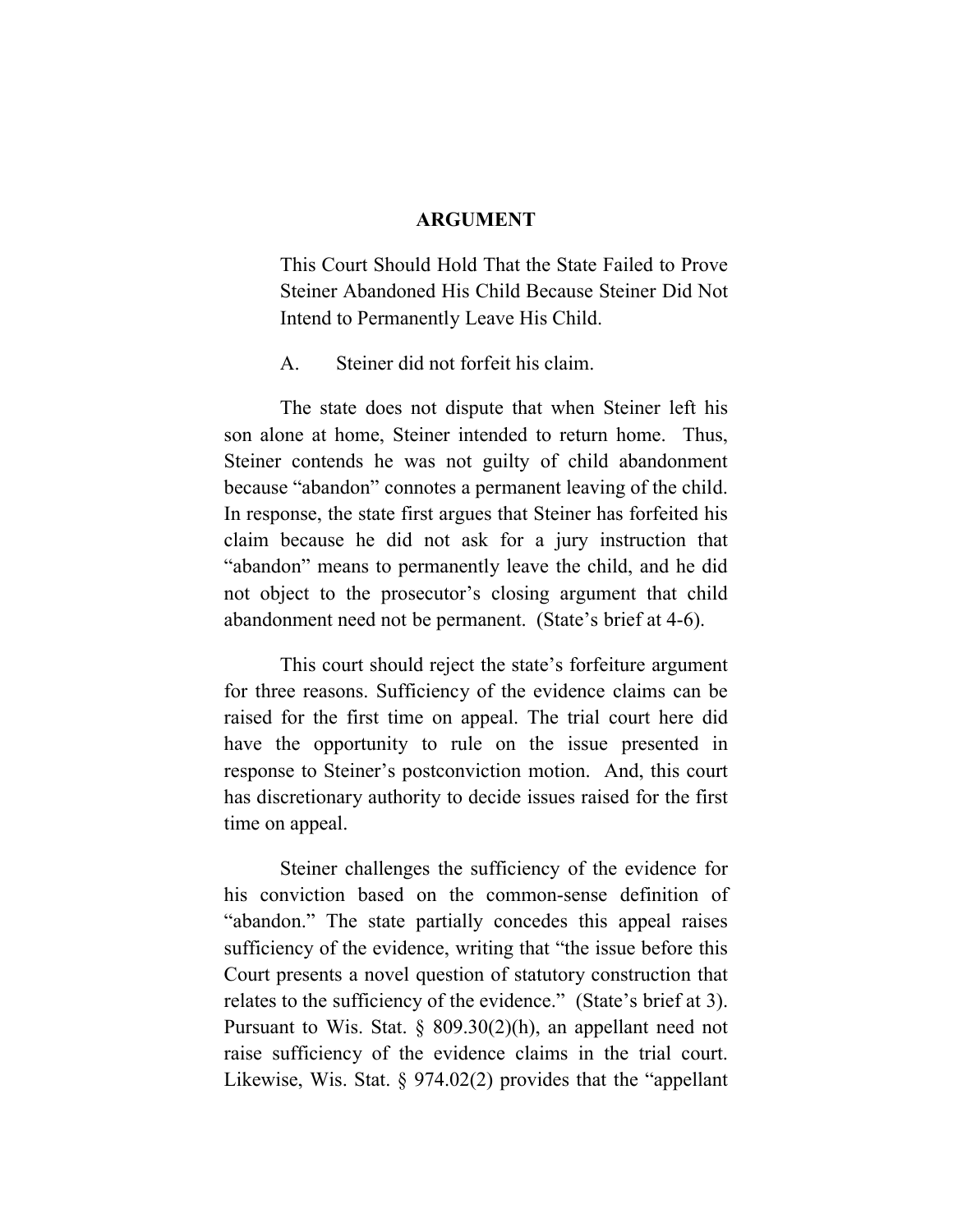is not required to file a postconviction motion in the trial court prior to an appeal if the grounds are sufficiency of the evidence or issues previously raised."

And, in *State v. Hayes*, 2004 WI 80, ¶54, 273 Wis. 2d 1, 681 N.W.2d 203, the Wisconsin Supreme Court held that a defendant may challenge the sufficiency of the evidence as a matter of right even when he has not raised the challenge at trial. The court cited three reasons for its holding. First, when the defendant challenges the sufficiency of the evidence, he or she is arguing that the state has not met its burden of proving a crime beyond a reasonable doubt. If that claim "can be proved but is deemed waived, a person whom the State has not proved guilty beyond a reasonable doubt would remain incarcerated." *Id.* at ¶45. Second, the possibility of sandbagging is minimal because a person facing incarceration would have little reason to delay in moving to dismiss because that person would be waiting in prison while an appeal is litigated. *Id.* at ¶51. Third, the same issue could be reached by way of an ineffective assistance of counsel claim; therefore, no additional resources are expended by resolving the claim on appeal. *Id.* at ¶52.

In addition, the trial court in this case *did* have an opportunity to rule on the issue presented because Steiner filed a postconviction motion and the court ordered briefs and argument. The court denied the motion.

Further, even if this court were to conclude the issue had been forfeited, this court may reach an issue that is raised for the first time on appeal, pursuant to Wis. Stat. § 752.35. *Vollmer v. Luety*, 156 Wis. 2d 1, 13, 456 N.W.2d 797 (1990). This case presents two important reasons for the court to reach the substantive issue presented. First, if "abandon" means an intent to permanently leave a child, the state failed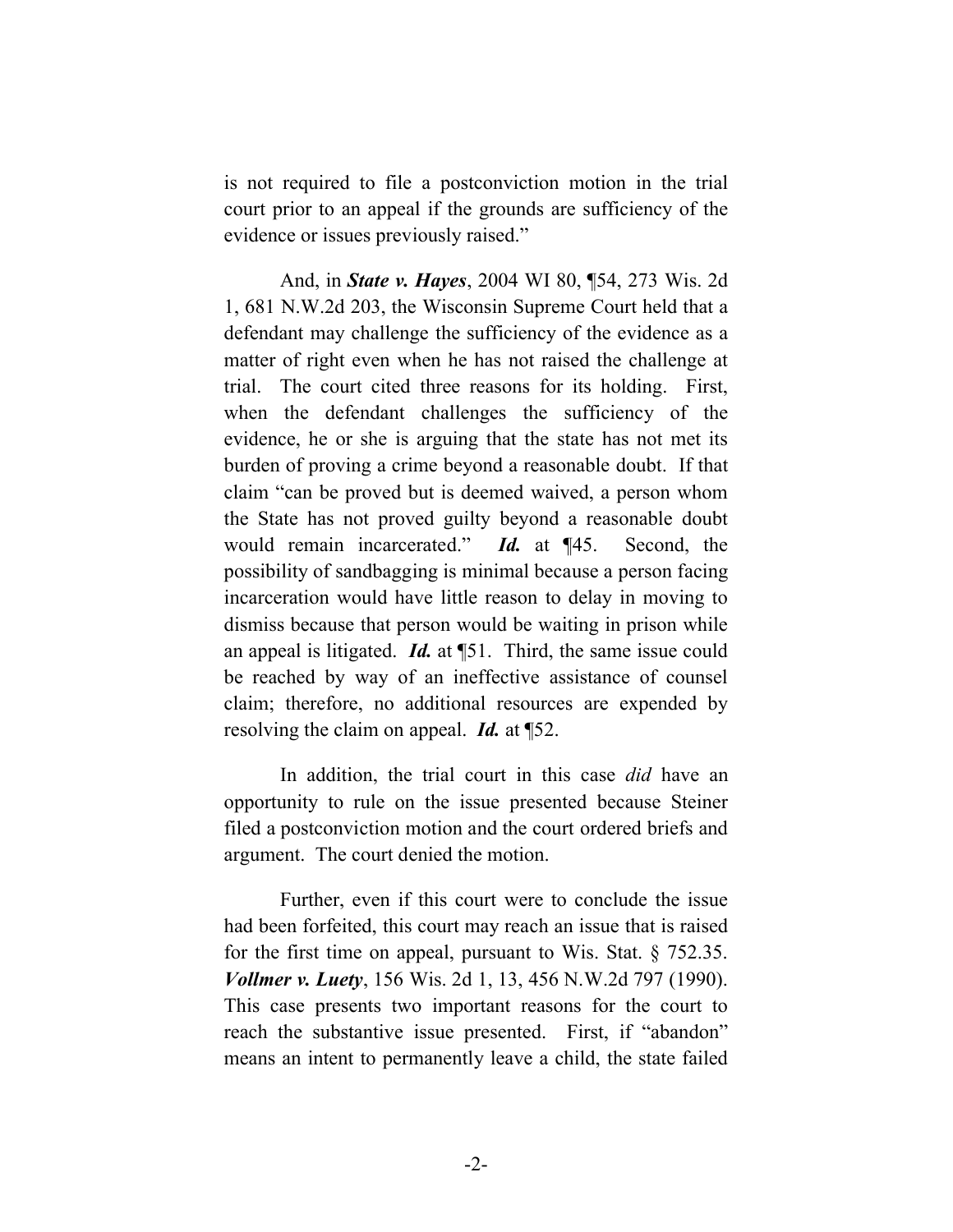to prove Steiner's guilt beyond a reasonable doubt.<sup>1</sup> Steiner should not be imprisoned for a crime he did not commit. Second, the question presented is an important legal issue. If this court concludes the evidence was insufficient, no new trial will be needed as would often be the case with other issues not raised at the time of trial.

> B. "Abandon" means an intent to permanently leave the child.

The state argues that "abandon" within the context of abandonment of a child does not require proof that a defendant intended to permanently abandon the child. (State's brief at 6-12). In support, it asserts that the primary purpose of the child abandonment statute, Wis. Stat. § 948.20, is to protect "children from being left alone in a place where they may suffer neglect." (State's brief at 7). Under this argument, the primary evil the legislature intended to prevent is the leaving of a child alone because of the harm that may come to an unsupervised child.

The state's argument opens the door to vast array of situations where a parent could be charged with child abandonment. A parent who leaves a child unattended inside while she mows the lawn would be guilty of abandonment even though the parent had no intent to permanently leave that child. A parent who knowingly allows a child to play outside unsupervised where there is a pond or a pool would be guilty of child abandonment. A parent who allows her child to build a snowman without wearing a winter coat would be guilty of child abandonment. To list these scenarios shows the absurdity of the state's argument.

 $\overline{\phantom{0}1}$  $<sup>1</sup>$  He concedes, however, that the state did prove child neglect</sup> pursuant to Wis. Stat.  $\S$  948.21(1)(a).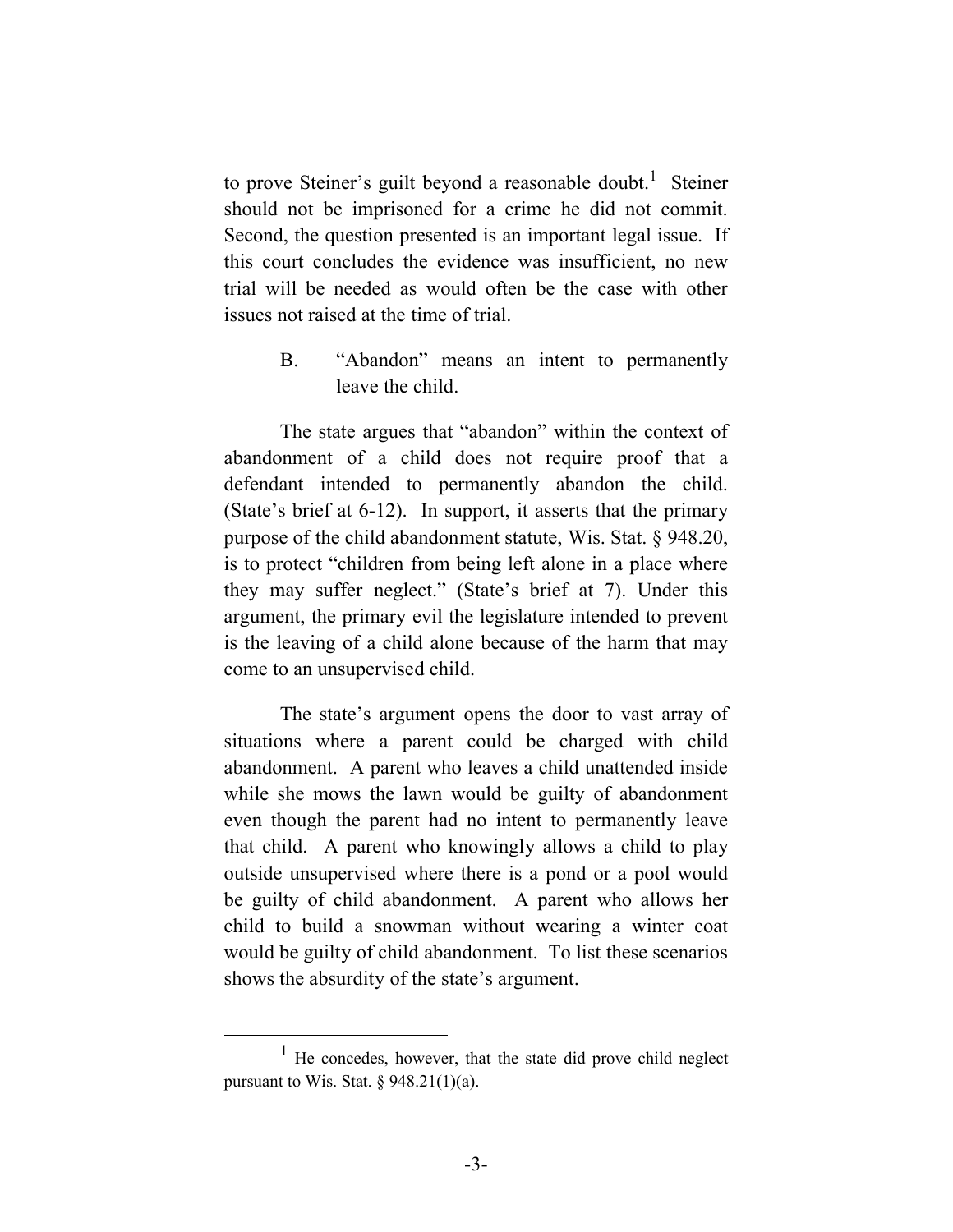In addition, the state's definition of abandonment as constituting a temporary leaving of the child makes the abandonment statute simply a type of neglect rather than a different crime altogether.

"Statutory language is read where possible to give reasonable effect to every word, in order to avoid surplusage." *State ex rel. Kalal v. Circuit Court*, 2004 WI 58, ¶46, 271 Wis. 2d 633, 681 N.W.2d 110. Accordingly, child abandonment must be something different from child neglect. Steiner contends they are different because abandonment is an intent to permanently leave the child while the temporary leaving of a child is neglect.

The state counters that the crimes are different because they have different elements. The different element analysis is useful for double jeopardy purposes, but not for the question presented in his case. The state cannot dispute that its definition of child abandonment would also constitute neglect. A child who is left "in a place where the child may suffer because of neglect" is a neglected child under Wis. Stat. § 948.21. Something more must be required to constitute abandonment of that child; otherwise, abandonment of the child would simply be a subsection of the neglect statute. The common-sense difference between neglect and abandonment is time. Here, Steiner's intent to leave his son alone and return later is neglect. Had he intended to never return, he would be guilty of abandonment. Because it is undisputed that he intended to return and did return, he is guilty only of neglect.

Steiner's argument is supported by the relative gravity of the two crimes. Child abandonment under Wis. Stat. § 940.20 is a Class G felony. Child neglect, on the other hand, pursuant to Wis. Stat. § 948.21, is a misdemeanor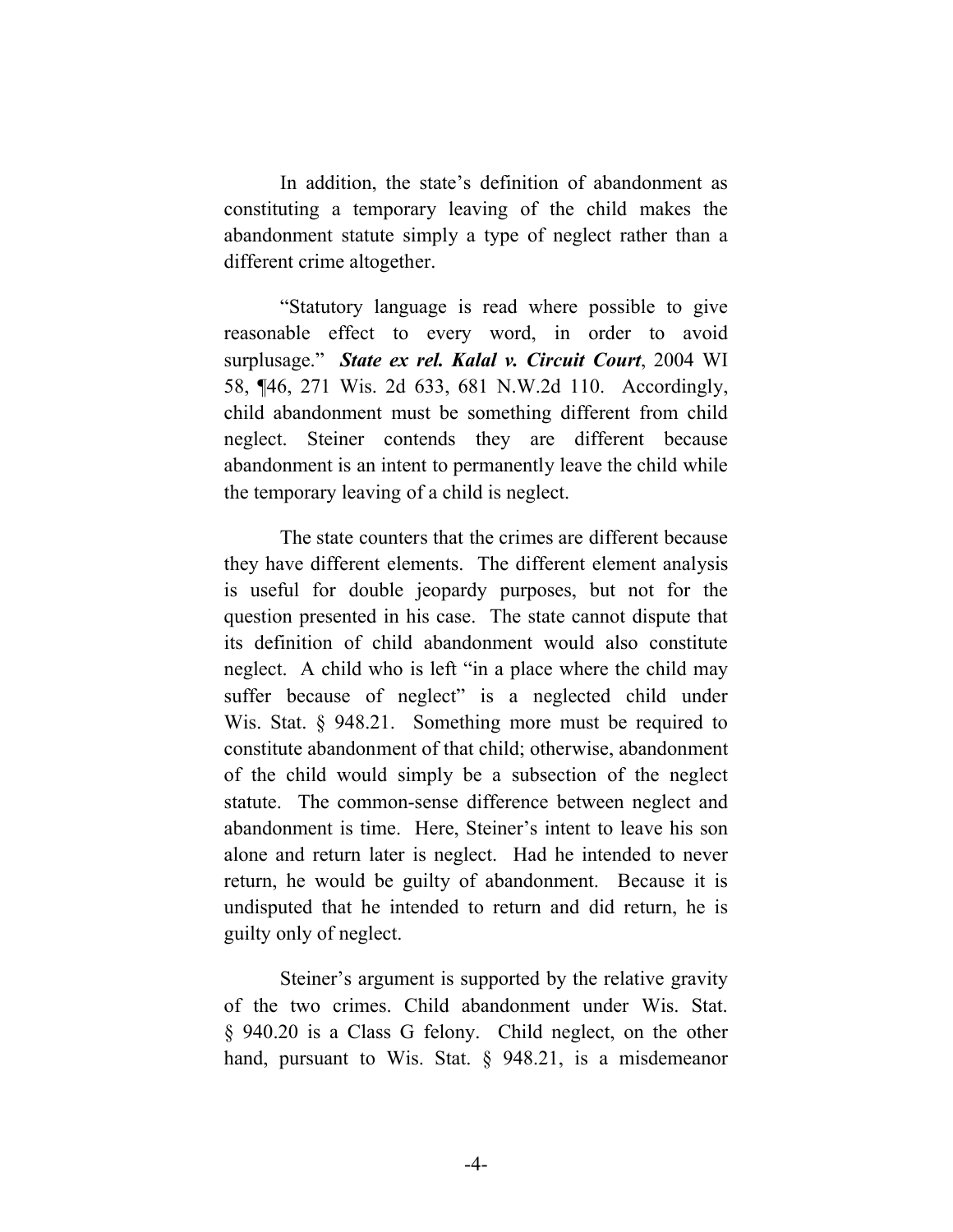unless the child suffers harm. Neglect leading to bodily harm or death is a felony. Common sense suggests that a person who abandons his or her child with the intent to relinquish forever any interest in that child commits a more serious offense than a person who neglects his or her child.<sup>2</sup>

The state relies on *State v. Schwarz*, 228 Or. App. 273, 208 P.3d 971, 973 (2009) to support its claim that abandonment of a child can be temporary. (State's brief at 7-8). The state's reliance is misplaced because the statute at issue was "criminal maltreatment" rather than child abandonment, and because Oregon has interpreted child abandonment to require an intent to leave the child permanently.

Oregon has both a criminal maltreatment statute (ORS § 163.205) and a child abandonment statute (ORS § 163.535). *Schwarz* involved the criminal maltreatment statute. The persons protected by Oregon's criminal maltreatment statute are "dependent" or "elderly" persons. Oregon's abandonment of a child statute relates solely to children.

Oregon's criminal maltreatment statute's subsections list several ways that a person can commit criminal maltreatment, including neglect and abandonment. For example, the state chose to charge Schwarz under subsection ORS §163.205(1)(b)(B), which includes the word "abandon." She allegedly "desert[ed] the dependent person or elderly person in a place *with the intent to abandon that person*." *Id.* at 972. (Emphasis added). In a separate subsection, a person commits criminal maltreatment when he or she

 <sup>2</sup> The exception to this would be a parent who leaves his or her infant in a safe place under a "Safe Haven" law as discussed in Wis. Stat. § 48.195.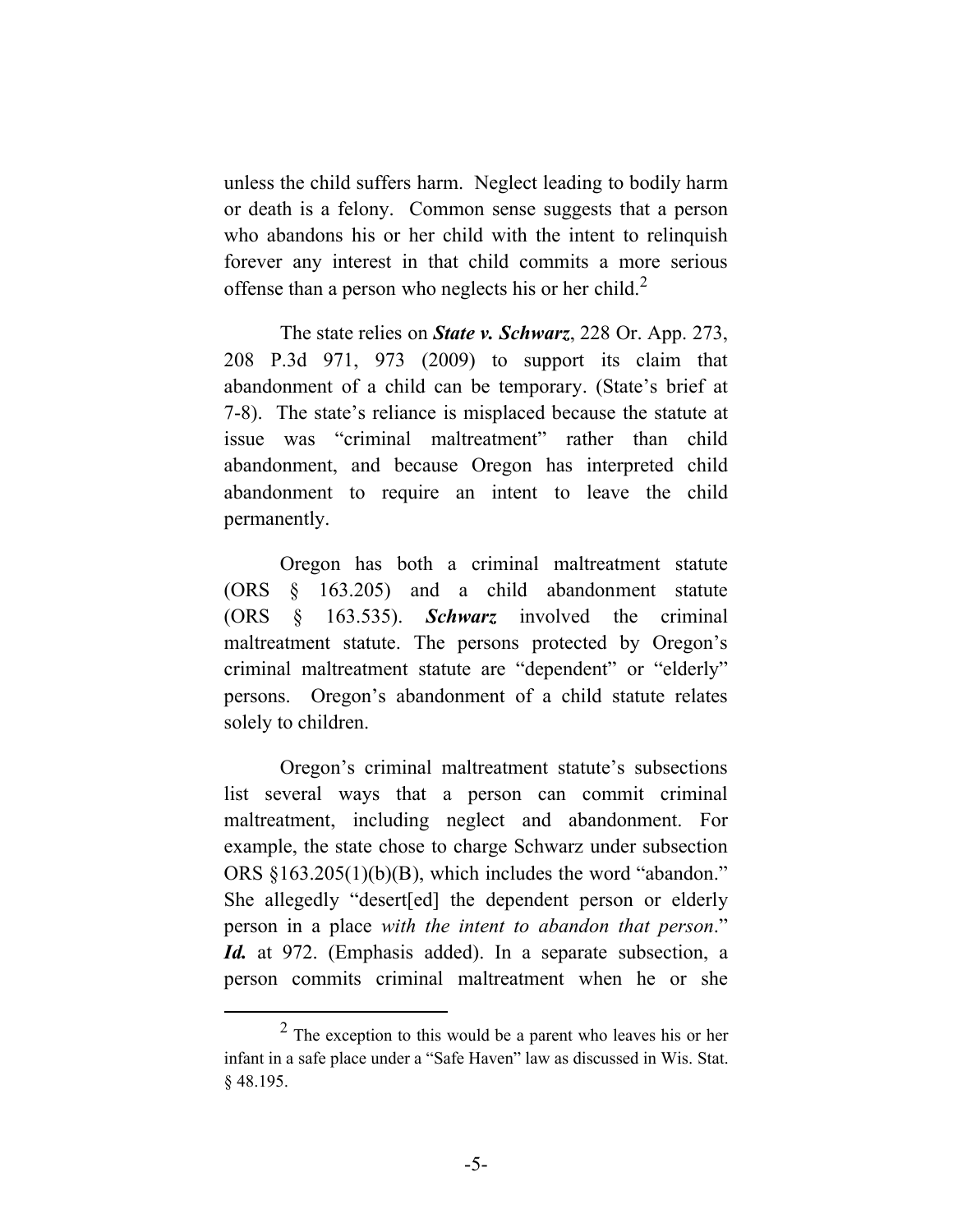"leaves the dependent person or elderly person unattended at a place for such a period of time as may be likely to endanger the health or welfare of that person." ORS  $\S163.205(1)(b)(C)$ . This subsection connotes neglect.

Thus, under the Oregon statutory scheme, the offender commits the same crime whether the person abandons or neglects the dependent or elderly person. By contrast, the Wisconsin statutory scheme creates two different crimes; one is abandonment of a child; the other is neglect of a child. The Wisconsin legislature thus must have intended two different types of conduct.

The state's reliance on the Oregon case is also misplaced because the court in *State v. Laemoa*, 20 Or. App. 516, 528, 533 P.2d 370 (1975), interpreted ORS § 163.535, Oregon's child abandonment statute, to require an intent to permanently abandon the child, not just leave the child alone temporarily. The court in *Laemoa* stated that one of the elements of the offense of child abandonment was that the parent intended to permanently forego all parental duties and relinquish all parental claims to the child. *Id.* While *Schwarz* dismissed this language in *Laemoa* as *dictum*, it did not overrule *Laemoa*, and indeed, the two cases involve two different statutes. *Schwarz*, 208 P.3d at 974.

The state also argues that child abandonment can be either temporary or permanent because the legislature knows how to differentiate between permanent and temporary elements in criminal statutes. (State's brief at 11). The state's argument, however, assumes the legislature believed it had to define "abandon" in a temporal sense. If, as Steiner contends, the common usage of the word "abandon" is to permanently leave a person or thing, the legislature had no need to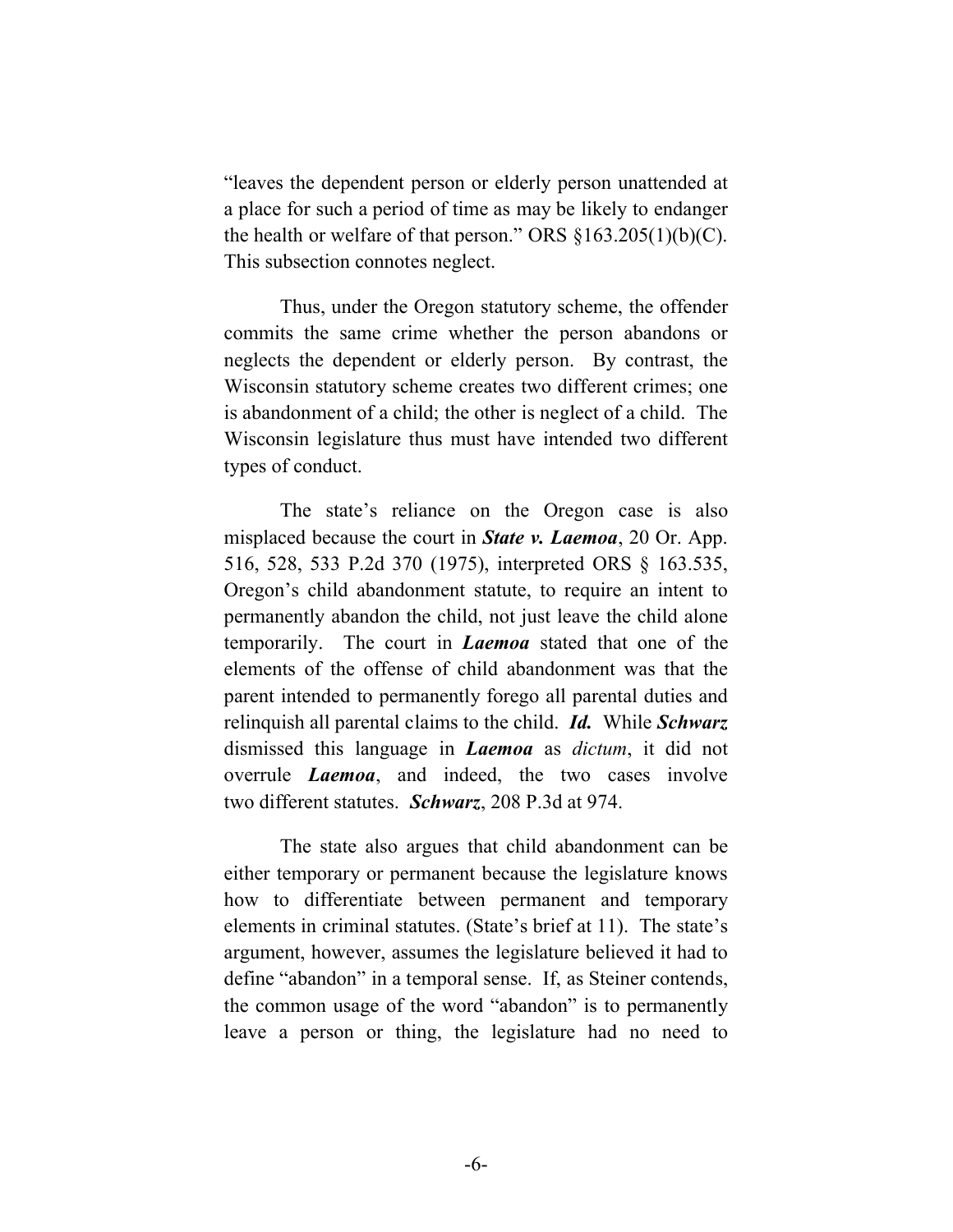specifically state that "abandon" means to permanently abandon because that would be redundant.

In his brief-in-chief, Steiner argued that the only instruction the jury received regarding the definition of "abandonment" was through the prosecutor's closing argument. (Steiner's brief at 14-15). The state responds that the prosecutor did not err because he did not misstate the law, did not presume to speak for the court, and because the attorneys are given latitude in their arguments to the jury. (State's brief at 11-12).

If this court concludes that abandonment of a child requires an intent to permanently leave the child, then the prosecutor's argument to the jury was clearly error because it misstated the law. Further, the prosecutor's argument is troubling because his defining of this critical word ran the risk of telling the jury what that word must mean rather than allow the jury to decide, with its common sense and common knowledge, what it means to abandon a child. This leads to the final issue, which is that this court has the authority to overturn Steiner's conviction in the interest of justice.

> C. This court can choose to decide the issue presented in its discretionary authority.

The state argues that this court should not reverse in the interest of justice because Steiner did not adequately develop that argument. (State's brief at 14). The court should reject this argument because Steiner's entire brief was about a single issue, and that is the meaning of abandon in the context of child abandonment. It would have been entirely repetitive to make the same argument under a theory of sufficiency of the evidence and in the interest of justice under Wis. Stat. § 752.35. If child abandonment means an intent to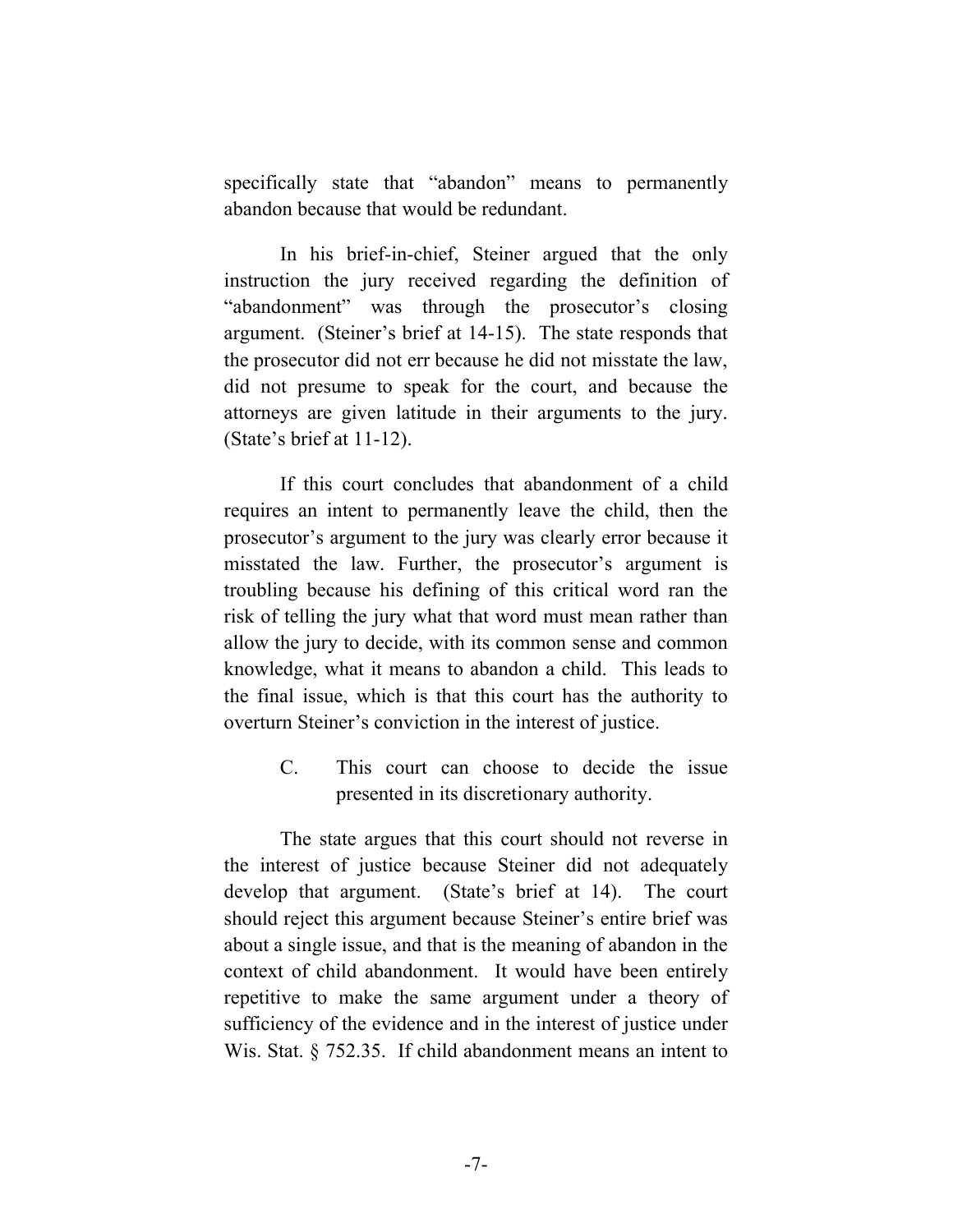permanently abandon the child, this court has the authority to reverse under the theory it deems appropriate.

#### **CONCLUSION**

For these reasons and those argued in his brief-inchief, Addison F. Steiner respectfully requests that the court vacate his conviction for abandonment of a child.

Dated this  $7<sup>th</sup>$  day of April, 2014.

Respectfully submitted,

MARTHA K. ASKINS Assistant State Public Defender State Bar No. 1008032

Office of the State Public Defender Post Office Box 7862 Madison, WI 53707-7862 (608) 267-2879 askinsm@opd.wi.gov

Attorney for Defendant-Appellant